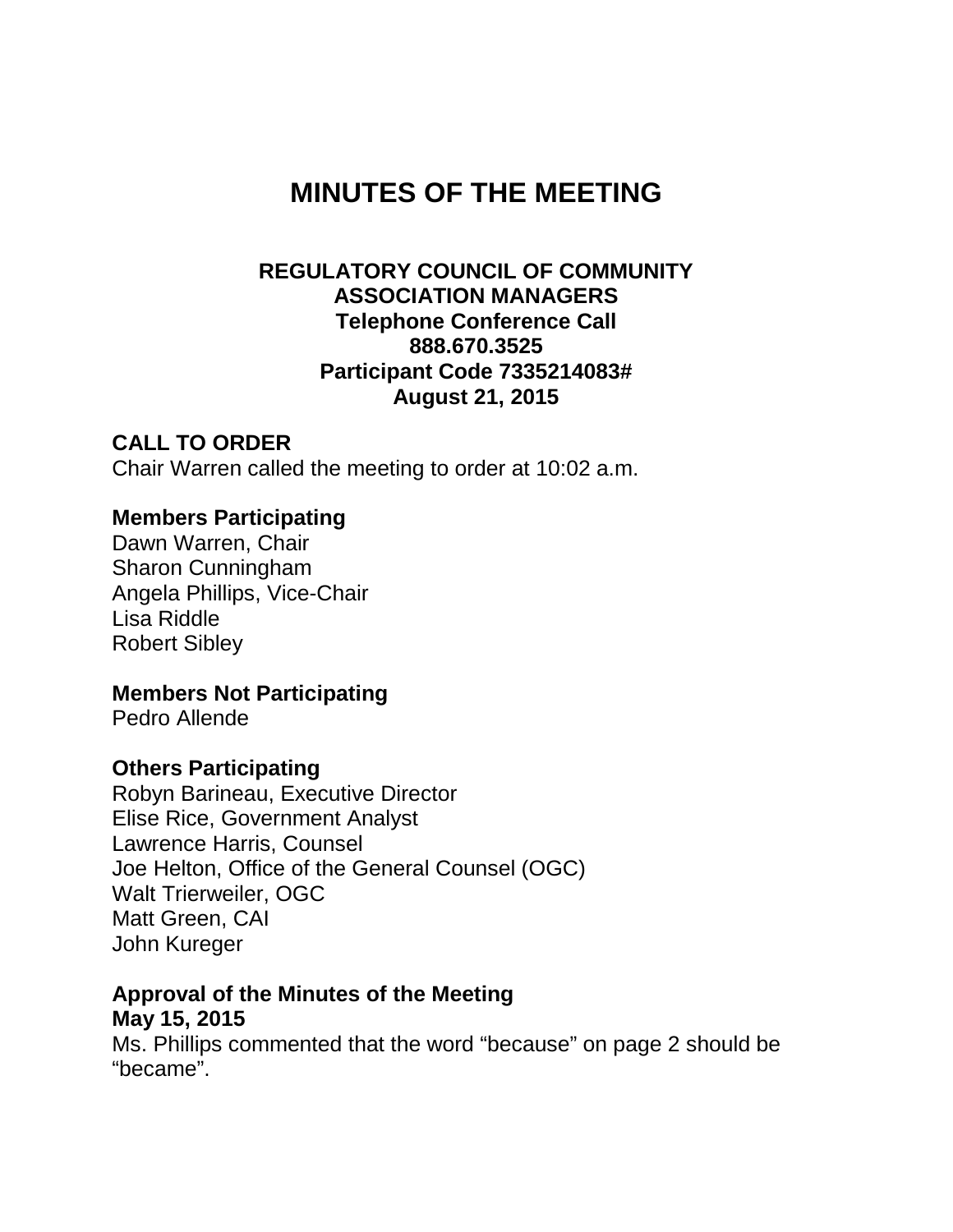- MOTION: Vice Chair Phillips made a motion that the Council approve the minutes as amended.
- SECOND: Mr. Sibley seconded he motion and it passed unanimously.

### **DISCUSSION REGARDING PROPOSED AMENDMENTS TO 61E14- 2.001 – STANDARDS OF PROFESSIONAL CONDUCT – LAWRENCE HARRIS**

Mr. Harris discussed the proposed amendments. Vice-Chair Phillips suggested that the rule be amended as follows:

(e) Respond to, or refer to the appropriate responsible party, a Notice of Violation or any such similar notification from an agency seeking to impose a regulatory penalty upon the association within the time frame specified in the notification.

Following discussion, the following action was taken.

- MOTION: Vice-Chair Phillips made a motion that the Council approve the proposed amendments to Rule 61E14-2.001 as amended.
- SECOND: Mr. Sibley seconded the motion and it passed unanimously.
- MOTION: Vice-Phillips made a motion that the Council determined that a SERC was not required nor was legislative ratification necessary.
- SECOND: Mr. Sibley seconded the motion and it passed unanimously.

### **DISCUSSION REGARDING THE MAY 2015 SUPREME COURT ADVISORY OPINION**

Mr. Harris informed the Council that they cannot offer guidance or provide a legal opinion regarding this matter. In discussion, Ms. Barineau asked Mr. Harris to respond to Ms. Rogers.

Following discussion, the following action was taken.

- MOTION: Vice-Chair Phillips made a motion that the Council request that Mr. Harris respond to Ms. Rogers and that his response be included in the minutes of the next council meeting.
- SECOND: Ms. Riddle seconded the motion and it passed unanimously.

# **REPORTS**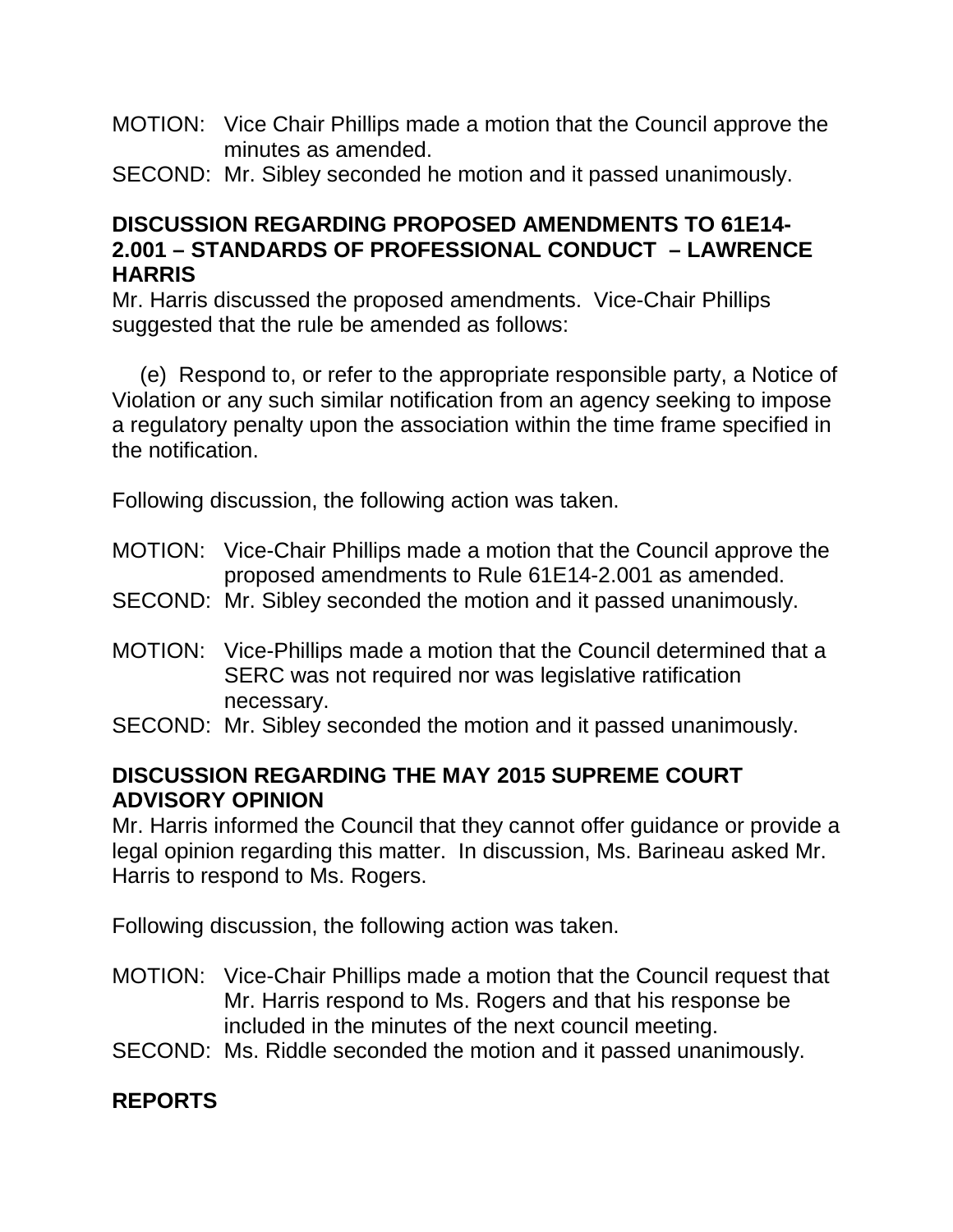### **Prosecuting Attorney Report – Joe Helton/Walt Trierweiler**

Mr. Helton reported that 122 cases had been closed and there were approximately 200 cases pending.

### **Counsel Report – Lawrence Harris Rules Report**

Mr. Harris stated that the rules were adopted and would be effective in September. He stated that the application forms were being updated. Ms. Barineau informed the Council that they were effective.

Mr. Harris discussed the Annual Regulatory Plan with the Council and informed them that the due date was October 1, 2015. He asked the Council to delegate the authority to Chair Warren to approve the plan and it will be included in the November agenda.

- MOTION: Vice-Chair Phillips made a motion that the Council delegate the authority to Chair Warren to work with Mr. Harris on the Annual Regulatory Plan.
- SECOND: Mr. Sibley seconded the motion and it passed unanimously.

#### **Executive Director Report – Robyn Barineau**

Ms. Barineau commented that some of the Council member's terms are or will be expiring and if they are seeking reappointment, they should submit their applications to the Governor's Appointments Office.

Future Meeting Dates November 13, 2015 - Orlando February 26, 2016 – Conference Call May 20, 2016 – Conference Call August 19, 2016 – Conference Call November 4, 2016 – Fernandina Beach

### **NEW BUSINESS**

There was no new business to come before the Council at this time.

# **OLD BUSINESS**

There was no old business to come before the Council at this time.